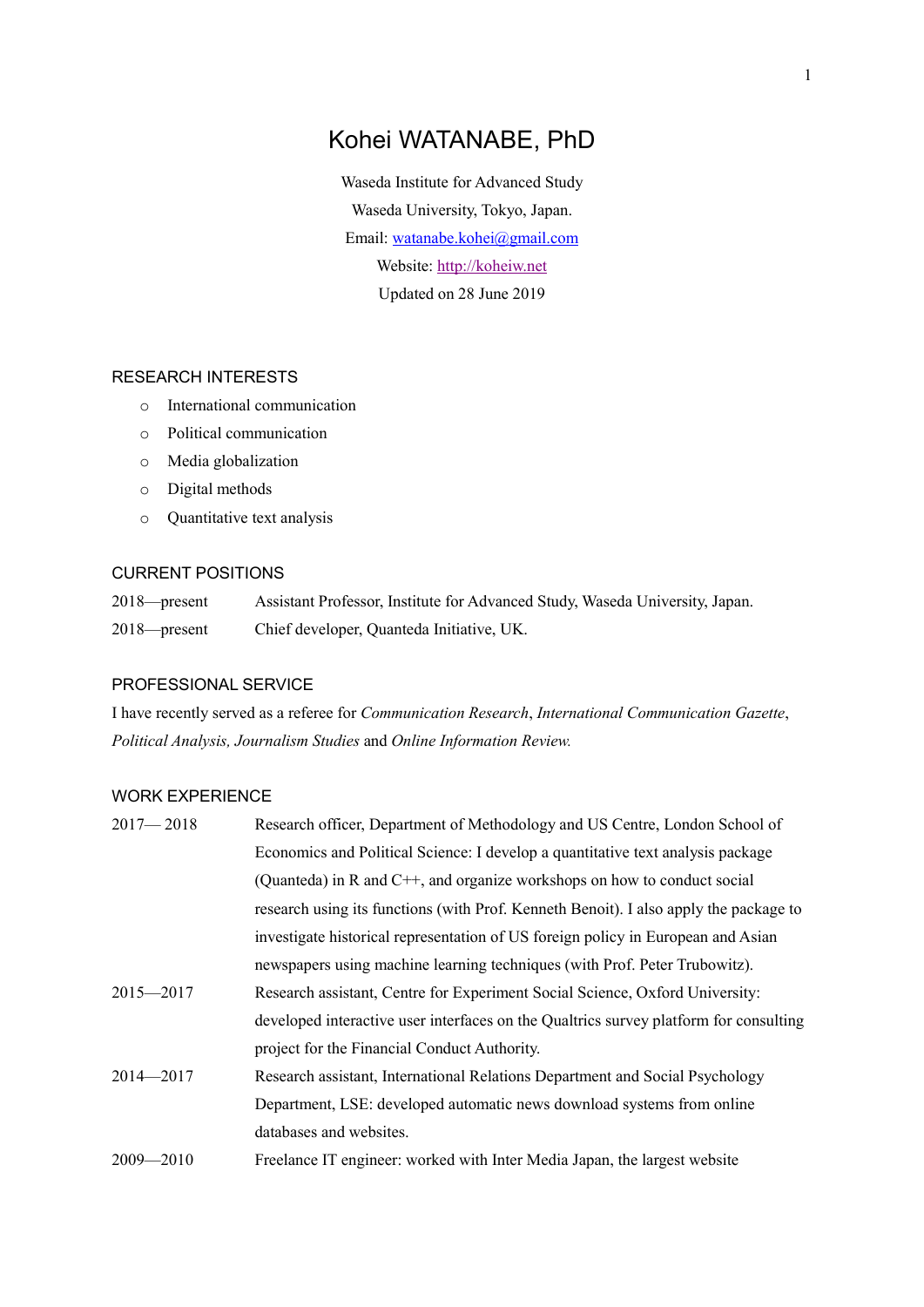|                              | development company in Japan.                                                       |  |
|------------------------------|-------------------------------------------------------------------------------------|--|
| $2005 - 2007$                | Entrepreneur: established Japan's first audio book production and distribution      |  |
|                              | company, whose clients include Toyota Motors and Japan Airlines.                    |  |
| EDUCATION AND QUALIFICATIONS |                                                                                     |  |
| $2013 - 2017$                | Doctoral candidate at the Department of Methodology, London School of Economics     |  |
|                              | and Political Science (PhD in Social Research Methodology)                          |  |
| $2012 - 2013$                | Pre-doctoral student at the Institute of Communication Studies, University of Leeds |  |
| $2010 - 2011$                | Graduate student at the Department of Political Science, Central European           |  |
|                              | University, Budapest, Hungary (MA in Political Science)                             |  |
| $2007 - 2009$                | Graduate student at Musashi University, Tokyo, Japan (MA in Sociology)              |  |
| $2001 - 2005$                | Undergraduate student at Department of Literature, Seikei University, Tokyo, Japan  |  |
|                              | (BA in Literature)                                                                  |  |
|                              |                                                                                     |  |

## PHD THESIS

| Title      | Measuring Bias in International News: A Large-scale Analysis of News Agency      |  |
|------------|----------------------------------------------------------------------------------|--|
|            | Coverage of the Ukraine Crisis                                                   |  |
| Supervisor | Prof. Kenneth Benoit (Department of Methodology, LSE)                            |  |
| Examiners  | Prof. Jan Kleinnijenhuis (Department of Communication Science, Vrije University, |  |
|            | Netherlands); Prof. Terhi Rantanen (Media and Communications, LSE)               |  |

## OTHER AFFILIATION

| $2017$ — Present | Researcher, Social and Economic Data Science Unit, LSE.                          |
|------------------|----------------------------------------------------------------------------------|
| $2017$ — Present | Affiliated researcher, Waseda Institute of Political Economy, Waseda University, |
|                  | Tokyo, Japan.                                                                    |

## TEACHING EXPERIENCE

| 2019         | Political Text Analysis, Waseda University, Japan: teach quantitative text analysis   |
|--------------|---------------------------------------------------------------------------------------|
|              | through 15 sessions of lectures and seminars.                                         |
| 2018         | Visiting lecture for quantitative political methodology, Kobe University: teach two   |
|              | intensive courses on quantitative text analysis and data scraping in June 2018 and    |
|              | March 2019.                                                                           |
| May 2018     | Instructor in a workshop on introduction to quantitative analysis using R, Hungarian  |
|              | Academy of Science, Hungary.                                                          |
| March 2018   | Instructor in a two-day workshop on introduction to R and quantitative text analysis, |
|              | Tel Aviv University, Israel.                                                          |
| January 2018 | Instructor in a 1-day workshop on quantitative text analysis, WZB Berlin Social       |
|              | Science Centre, Germany.                                                              |
| 2017         | Teaching assistant, LSE: taught a weekly course on programming in R and Python        |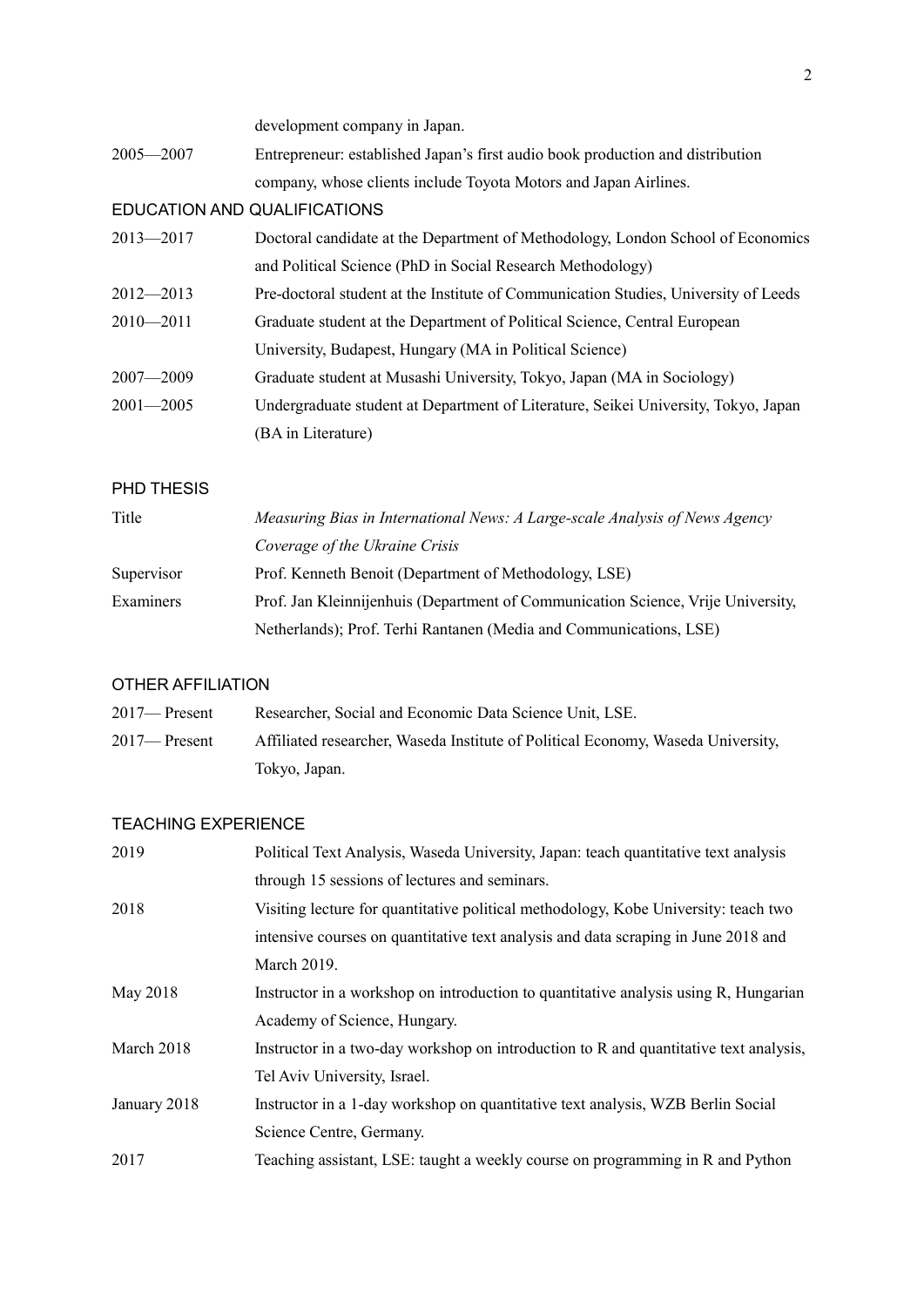|               | for 10 students from Economics, Finance, Government and Methodology                  |
|---------------|--------------------------------------------------------------------------------------|
|               | departments (MY470).                                                                 |
| $2014 - 2017$ | Tutor at methodology surgery, LSE: advised research students on how to collect and   |
|               | analyse data.                                                                        |
| November 2017 | Instructor on quantitative text analysis at European Symposium Series on Societal    |
|               | Challenges in Computational Social Science, Alan Turing Institute, UK.               |
| June 2017     | Instructor in a workshop on quantitative text analysis, Kobe University, Japan.      |
| June 2017     | Instructor in a workshop on quantitative text analysis, Waseda University, Japan.    |
| May 2017      | Tutor at workshop on quantitative text analysis, LSE.                                |
| 2016          | Graduate teaching assistant, LSE: teaching over 40 students Python programming in    |
|               | a course for applied computational analysis (MY591).                                 |
| 2014          | Graduate teaching assistant, LSE: taught a weekly introductory statistics course for |
|               | 20 MA students from Media and Communications Department (MY451).                     |

#### PUBLICATION AND PRESENTATION

#### Published/accepted Papers

| March 2019   | Amy Catalinac and Kohei Watanabe, Quantitative Text Analysis in Japanese. WIAS             |
|--------------|--------------------------------------------------------------------------------------------|
|              | Research Bulletin 2018.                                                                    |
| October 2018 | Kenneth Benoit, Kohei Watanabe, Haiyan Wang, Paul Nulty, Adam Obeng, Stefan                |
|              | Müller, and Akitaka Matsuo, Quanteda: An R package for the quantitative analysis of        |
|              | textual data, Journal of Open Source Software, https://doi.org/10.21105/joss.00774.        |
| March 2018   | Kohei Watanabe, Newsmap: A semi-supervised approach to geographical news                   |
|              | classification, <i>Digital Journalism</i> , https://doi.org/10.1080/21670811.2017.1293487. |

- December 2017 Tomila Lankina and Kohei Watanabe, 'Russian Spring' or 'Spring Betrayal'? The Media as a Mirror of Putin's Evolving Strategy in Ukraine, *Europe-Asia Studies*, [https://doi.org/10.1080/09668136.2017.1397603.](https://doi.org/10.1080/09668136.2017.1397603)
- March 2017 Kohei Watanabe, Measuring news bias: Russia's official news agency ITAR-TASS's coverage of the Ukraine crisis, *European Journal of Communication*, [https://doi.org/10.1177/0267323117695735.](https://doi.org/10.1177%2F0267323117695735)
- February 2017 Kohei Watanabe, The spread of the Kremlin's narratives by a western news agency during the Ukraine crisis, *Journal of International Communication*, [https://doi.org/10.1080/13216597.2017.1287750.](https://doi.org/10.1080/13216597.2017.1287750)
- July 2016 Kohei Watanabe, Computer-aided dictionary making: An efficient dictionary construction technique for content analysis, *Proceedings of the International Conference on the Advances in Computational Analysis of Political Text*.
- March 2013 Kohei Watanabe, The western perspective in Yahoo! News and Google News: Quantitative analysis of geographic coverage of online news, *International Communication Gazette*, [https://doi.org/10.1177/1748048512465546.](https://doi.org/10.1177%2F1748048512465546)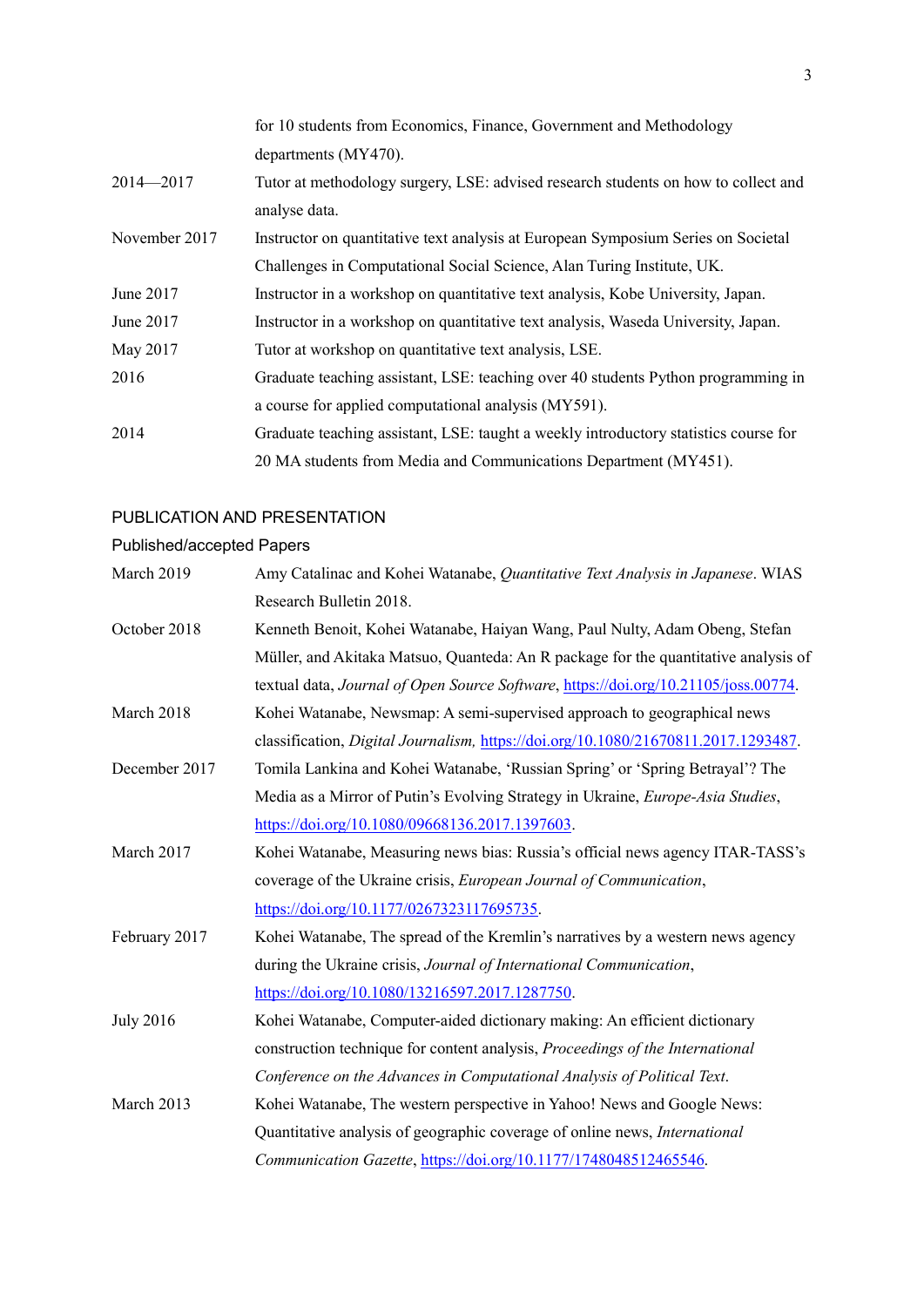#### Book Chapter

In-press Tomila Lankina, Kohei Watanabe and Yulia Netesova, Framing, Fabricating, and Leveraging Protest: How Russian State Media Manipulate Public Discontent. In Valerie Bunce, Karrie Koesel and Jessica Chen Weiss (Eds.) *Citizens & the State in Authoritarian Regimes: Comparing Russia & China*, Oxford University Press.

### Working Paper

- Kohei Watanabe*, Searching for 'submarine' propaganda outlets: an efficient method to identify sources of false information on the web.*
- Kohei Watanabe and Yuan Zhou, *Making a topic dictionary for semi-supervised classification of the UN speeches*.
- Gokhan Ciflikli, Peter Trubowitz, and Kohei Wantanabe, Geopolitical slack: Modelling national perceptions of international threat.

Peter Trubowitz and Kohei Watanabe, *International perceptions of US security commitments.*

## Selected Presentation

| March 2019       | How to make a seed dictionary: Semi-supervised topic classification of the UN         |
|------------------|---------------------------------------------------------------------------------------|
|                  | speeches, Waseda-Essex Scientific PoliSci/IR Collaboration and Exchange, Essex        |
|                  | University, Colchester, UK.                                                           |
| January 2019     | Historical Analysis of New York Times Foreign News using Semi-Supervised Models,      |
|                  | Society as Data, Waseda University, Tokyo, Japan.                                     |
| November 2018    | Quantitative Text Analysis in International Political Research, The Japan Association |
|                  | of International Relations, Omiya, Japan.                                             |
| August 2018      | Conspiracist propaganda: How Russia promotes anti-establishment sentiment             |
|                  | online?, ECPR General Conference, Hamburg, Germany.                                   |
| <b>July 2018</b> | Quantitative Analysis of Textual Data with R, Tokyo R user group meeting, Yahoo       |
|                  | Japan, Tokyo, Japan.                                                                  |
| June 2018        | Internationalizing Text Analysis, Collaborative Research on Political Information     |
|                  | Transmission, Waseda University, Tokyo, Japan.                                        |
| May 2018         | Introduction to Machine Learning for Text Analysis, POLTEXT 2018, Hungarian           |
|                  | Academy of Science, Hungary.                                                          |
| April 2018       | Building text analysis models using Quanteda, LSE Computational Social Sciences       |
|                  | Hackathon, LSE, UK.                                                                   |
| March 2018       | Ten Years of Protest: What Have We Learned?, PONARS Conflict, Contestation and        |
|                  | Peacebuilding in Eurasia, LSE, UK.                                                    |
| January 2018     | Quanteda: quantitative text analysis of textual data, London R user group meeting,    |
|                  | LSE, UK.                                                                              |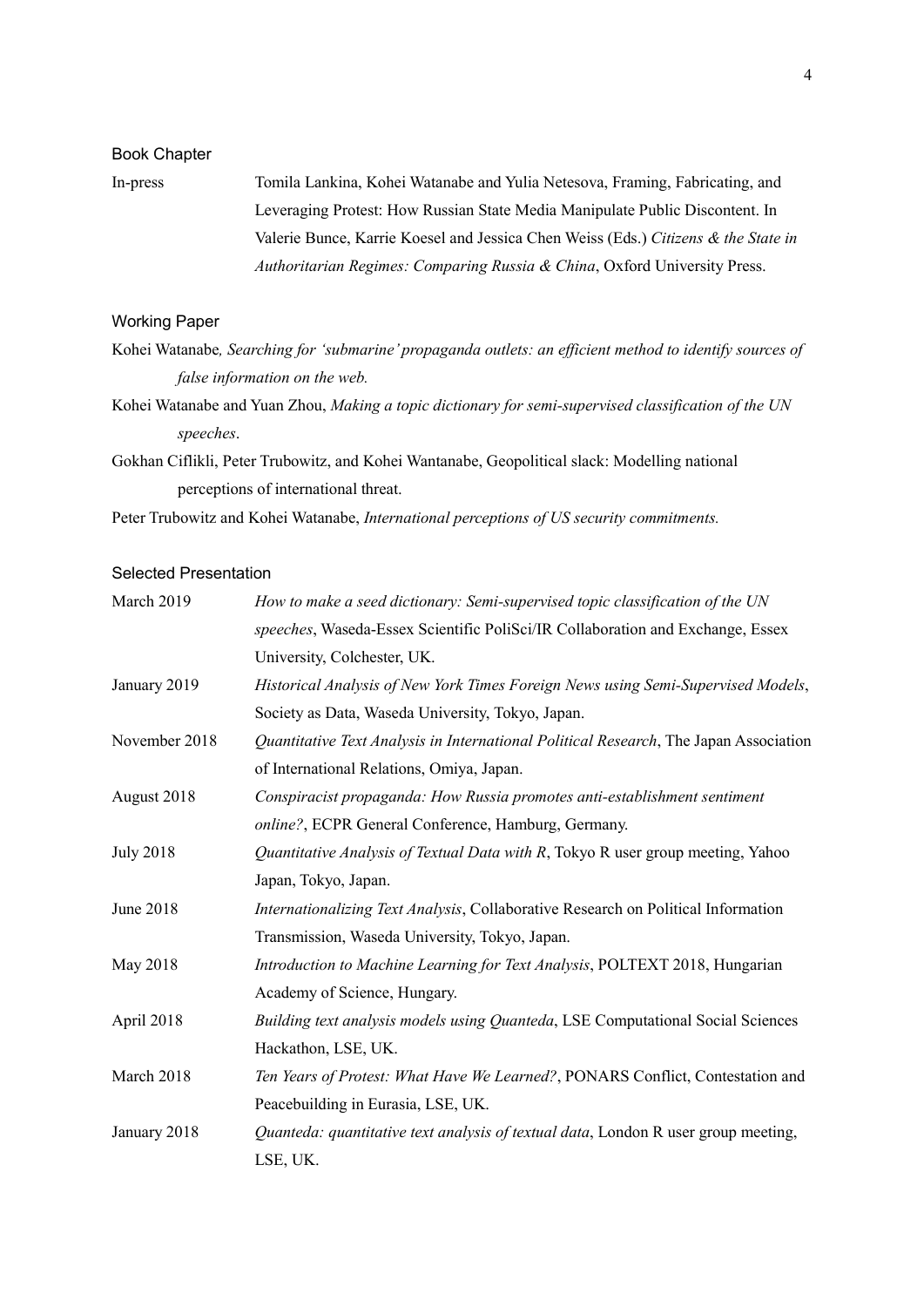| September 2017         | Analysis of hate speeches using machine learning: inferring polarity of reader       |
|------------------------|--------------------------------------------------------------------------------------|
|                        | comments on news sites using Wordfish, Alsace Japanese Study Seminar, Centre         |
|                        | Européen d'Études Japonaises d'Alsace, France.                                       |
| May 2017               | Data-driven approach to bilingual text analysis: representation of US foreign policy |
|                        | in Japanese and British newspapers in 1985-2016, research seminar at Waseda          |
|                        | University, Japan.                                                                   |
| December 2016          | Britain in the World: Representation of international relations by the UK media in   |
|                        | 2012-2016, PSA Media and Politics Group annual conference, London, UK.               |
| <b>July 2016</b>       | Measuring news bias Russia's official news agency ITAR-TASS's coverage of the        |
|                        | Ukraine crisis, IAMCR Annual Conference 2016, Leicester, UK.                         |
| <b>July 2016</b>       | Computer-aided dictionary making: An efficient dictionary construction technique     |
|                        | for content analysis, PolText 2016, Dubrovnik, Croatia.                              |
| June 2016              | How to collect, code and analyse 200,000 news stories on Ukraine crisis,             |
|                        | Amsterdam Text Analysis Conference, Netherlands.                                     |
| June 2016              | Mapping International New: Lexicon-based and dictionary-based approaches for         |
|                        | geographical classification, ICA Annual Conference, Fukuoka, Japan (Best Paper       |
|                        | Award was granted).                                                                  |
| March 2015             | Making domain-specific sentiment dictionary, Mapping the Cultural Authority of       |
|                        | Science (MACAS) project workshop, Bilgi University, Turkey.                          |
| December 2014          | Reinventing dictionary-based content analysis: A new computer-aided dictionary       |
|                        | making technique for social sciences, Mapping the Cultural Authority of Science      |
|                        | (MACAS) project workshop, London School of Economics and Political Science.          |
| <b>Exhibitions</b>     |                                                                                      |
| November 2013          | News bias? Differences in favourability in international news reporting between New  |
|                        | York Times and Al Jazeera English, Data Stories 2013: Research Visualization         |
|                        | Exhibition, Central European University, Budapest.                                   |
| <b>AWARDS</b>          |                                                                                      |
| 2016                   | The Best Paper Award in Communication Research Methodology Group in 2016             |
|                        | International Communication Association Annual Conference.                           |
| <b>EXTERNAL GRANTS</b> |                                                                                      |
| 2019-2021              | Grants-in-Aid for Scientific Research (1,7000,000 JPY or approx. 140,000 EUR),       |
|                        | Japan Society for the Promotion of Science.                                          |
| 2019                   | Symposium and Seminar Grant (800,000 JPY or approx. 6,500 EUR), The                  |
|                        | Telecommunication Advancement Foundation.                                            |
| $2014 - 2015$          | Murata Science Foundation Research Grant H26-020 (900,000 JPY or approx. 8,000       |
|                        |                                                                                      |